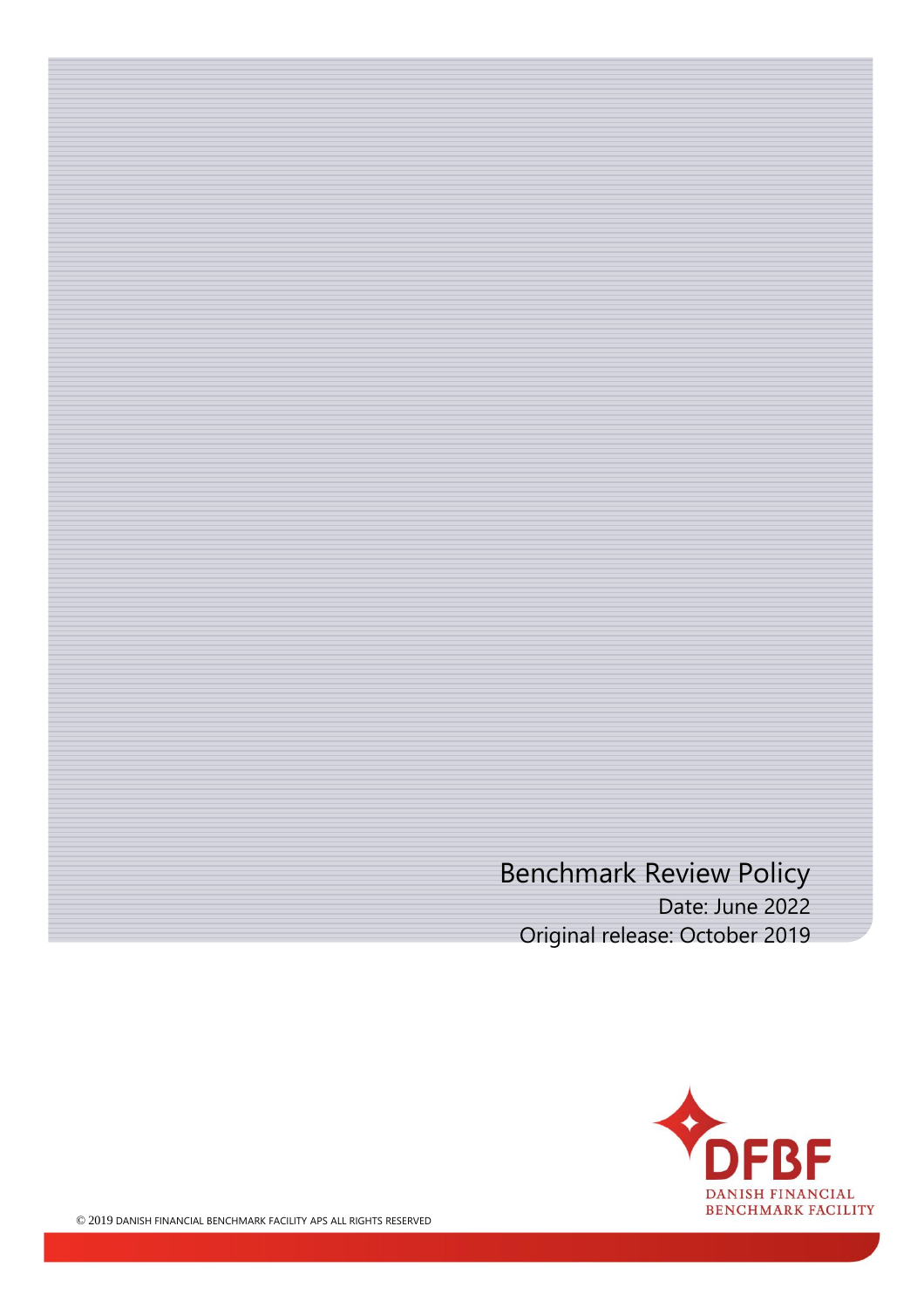# Contents

| 2.1 |  |
|-----|--|
| 2.2 |  |
| 2.3 |  |
| 2.4 |  |
| 2.5 |  |
| 2.6 |  |
| 2.7 |  |
| 2.8 |  |
| 2.9 |  |

Copyright © 2019 by Danish Financial Benchmark Facility ApS (DFBF) all rights reserved. This document or any portion thereof may not be reproduced or used in any manner whatsoever without the express written permission of the DFBF.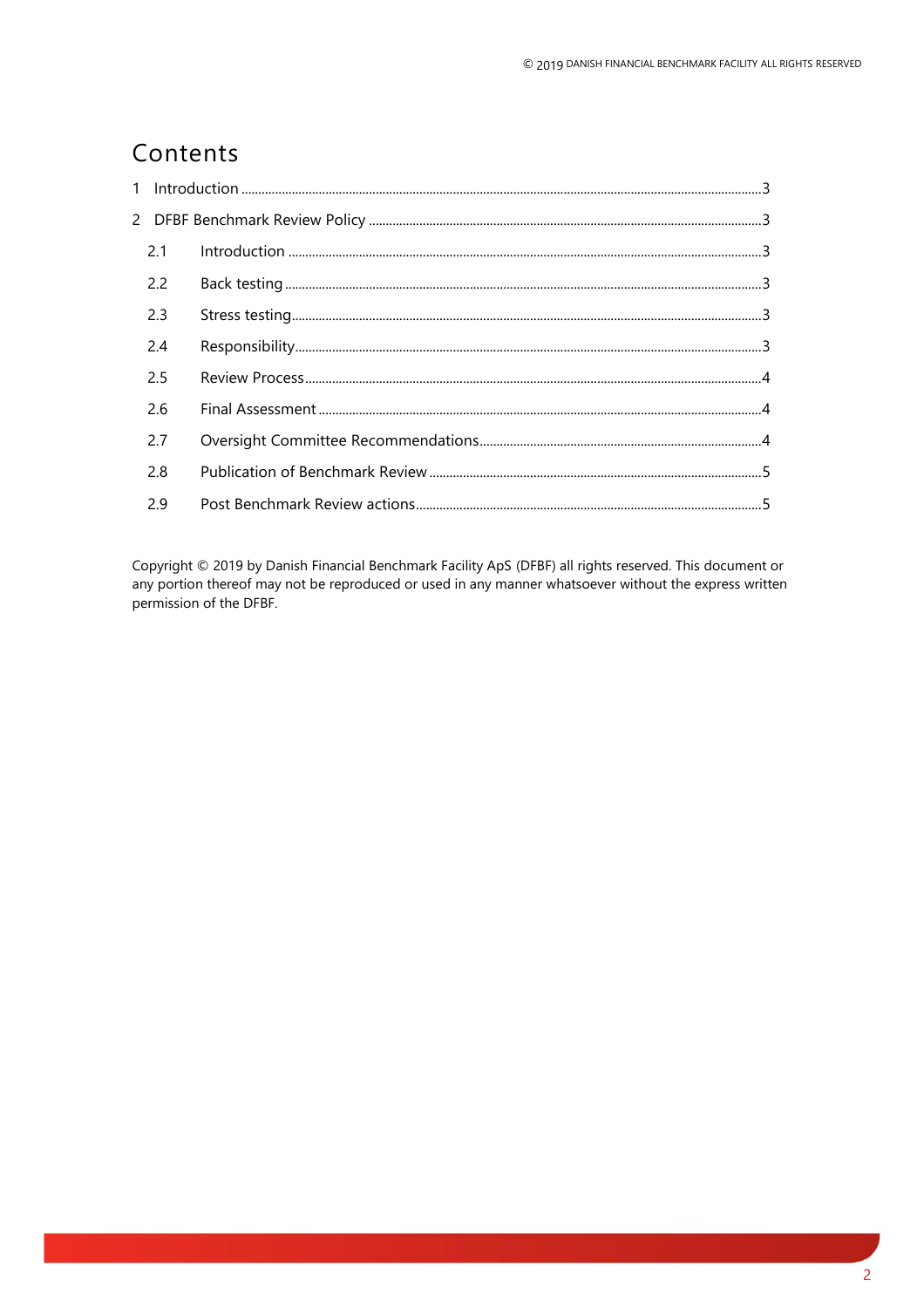# <span id="page-2-0"></span>1 Introduction

The Danish Financial Benchmark Facility (DFBF) is the administrator of CIBOR, T/N, CITA & SWAP, together The DFBF benchmarks. The DFBF has developed and implemented this Benchmark Review Policy, being a formalised and approved process for the review of DFBF Benchmark's definition and methodologies at a frequency consistent with legislation, regulation, and good practice.

# <span id="page-2-1"></span>2 DFBF Benchmark Review Policy

### <span id="page-2-2"></span>2.1 Introduction

The DFBF intends to provide transparency about the benchmark's purpose and methodology.

As part of this transparency, this policy describes the process for the periodic review of the benchmark methodology to ensure that the chosen methodology produces a benchmark that reflects the underlying economic reality that it measures.

## <span id="page-2-3"></span>2.2 Back testing

The DFBF shall ensure that any back-testing, as appropriate, to which the benchmark methodology is subject takes place ex post and refers to an appropriate time horizon.

Back-testing shall take place at least at each annual review of the benchmark methodology and following any material change of that methodology.

## <span id="page-2-4"></span>2.3 Stress testing

DFBF shall:

- assess the impact of various market conditions on the methodology using historical data from stressed market conditions, if appropriate historical data are available,
- use parameters and assumptions in the methodology to capture a variety of historical conditions including the most volatile periods experienced by the markets and taking into account a variety of hypotheses for correlation between underlying assets.

## <span id="page-2-5"></span>2.4 Responsibility

The responsibility for the annual review lies with the Oversight Committee. The DFBF Secretariat will provide assistance, at the direction of the Oversight Committee, to perform analysis of underlying market activity and the collation of relevant metrics and reports.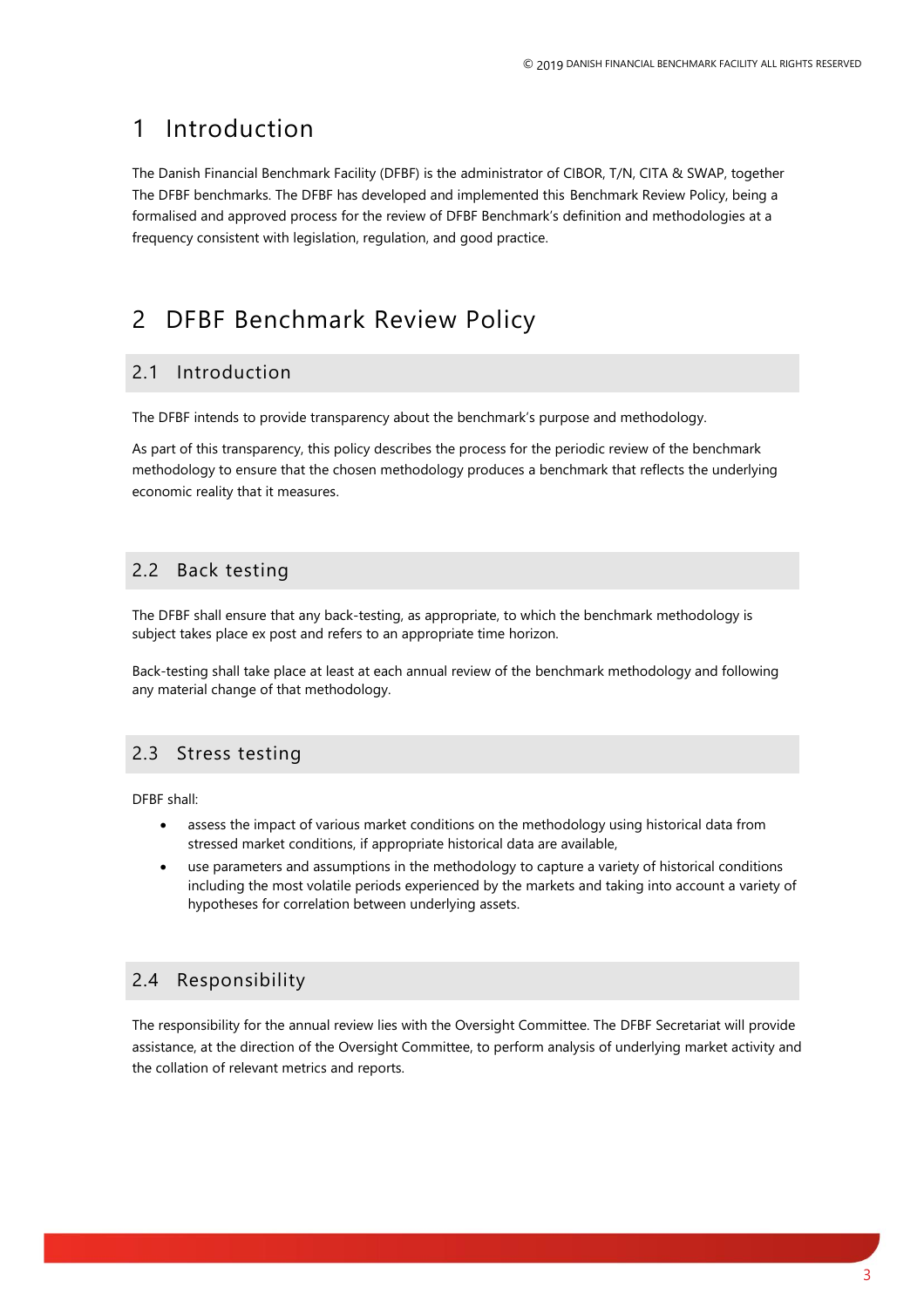#### <span id="page-3-0"></span>2.5 Review Process

The DFBF Oversight Committee will use a number of means to review the benchmark methodology;

- Spread to similar markets and other benchmarks/indexes
- Number of outlier submissions to the benchmark
- Number of submitters to the benchmark
- Historical data analysis
- Other metrics that are developed from time to time

The metrics will be collected by the DFBF Secretariat each quarter and provided to the DFBF Oversight Committee as part of its review process.

Each quarter the Oversight Committee will review the metrics and note any material changes to the underlying market. On an annual basis, the Oversight Committee will make their final assessment of the conditions in the underlying market and the fitness of the benchmark methodology.

#### <span id="page-3-1"></span>2.6 Final Assessment

The Oversight Committee will review the conditions of the underlying market and the fitness of the benchmark methodology. It will either determine;

- a. the current benchmark methodology continues to be suitable for its intended purpose,
- b. the current benchmark methodology is no longer suitable for its intended purpose and would benefit from some adjustment.

### <span id="page-3-2"></span>2.7 Oversight Committee Recommendations

In the case that the Oversight Committee determines that the benchmark methodology is no longer suitable for its intended purpose, due to changes in the underlying market, it will recommend to the Board of Directors, one of the following courses of action;

- a. a change to the methodology to ensure its suitability to measure the underlying market conditions,
- b. investigate alternate comparative benchmarks that could facilitate a cessation of the benchmark.

In each case the Oversight Committee would provide a rationale for their recommendation and a request to undertake a consultation on any material change.